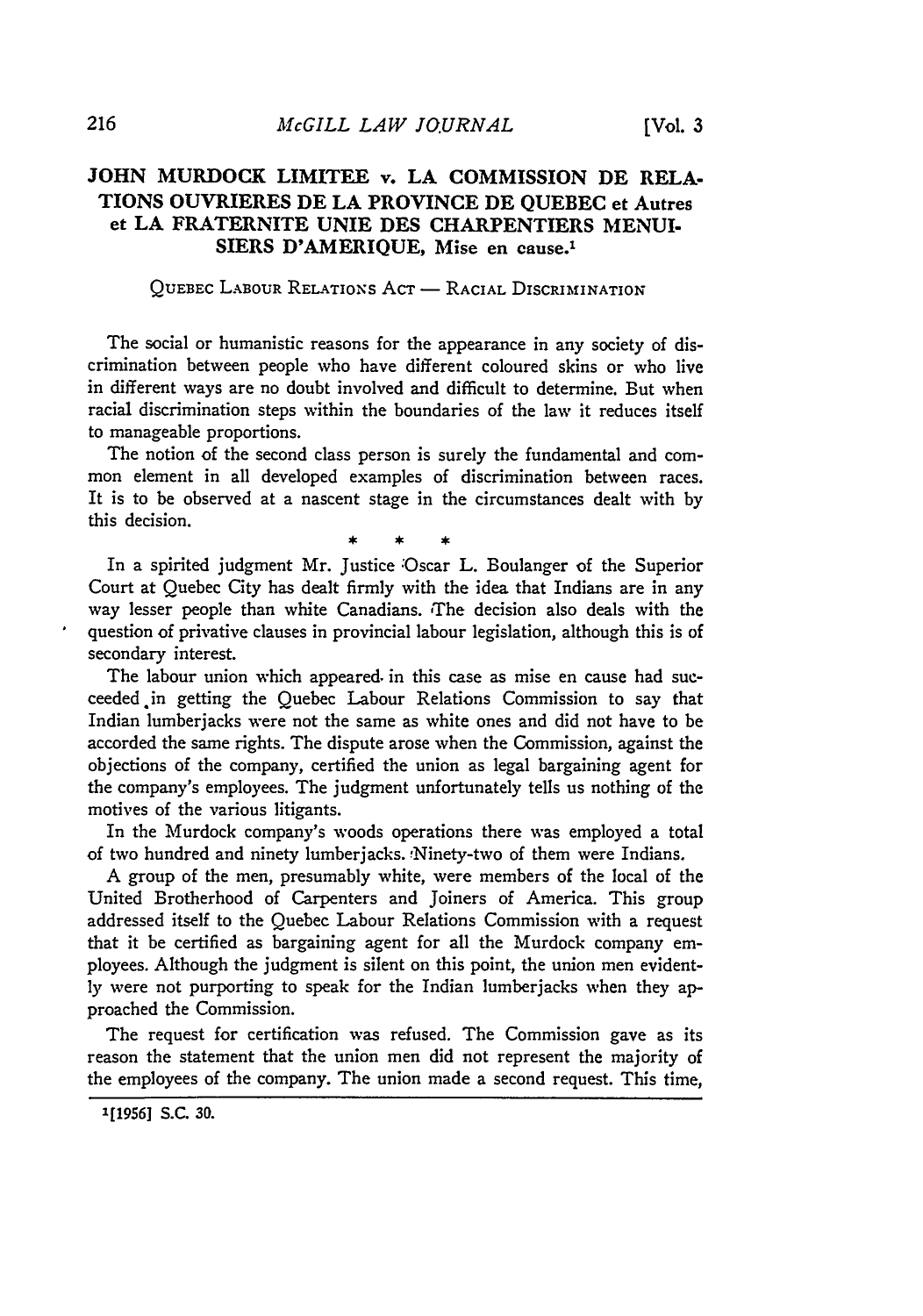**No. 2]**

although nothing appears to have changed, the union's request was granted and it was certified.

Both the company's protest against this decision and its request that the Commission reconsider it were refused. A writ of prohibition was accordingly obtained by John Murdock Limitée against the Quebec Labour Relations Commission ordering it to do nothing to implement the decision.

The issue in court was over the status of the Indian workers. The union argued that the Indians were inferior to the white lumberjacks and the company argued that, as far as their employment was concerned, all its workers were the same. In granting certification to the union on its second address, the Commission had reversed its previous stand and had acted on the union's argument. For it was the union's contention that when the Labour Relation Commission went to determine whether or not those seeking certification as bargaining agents constitued the majority of the workers they sought to bargain for, it should exclude Indians from its calculations.

The union gave reasons in support of this argument. It said first that the Indian workers lived on the fringe of Canadian nationality and that consequently the province's labour laws were not applicable to them. The union's second reason was that they did not live in the same way as the white lumberjacks, but in their own communities of tents, apart from the lumber camps.

The company's reply to this argument was simply that the Indians were workers like anyone else. They did the same work as the whites and under the same conditions. They received the same pay.

The spectacle of a labour union saying that because Indian workers belonged to an aboriginal race and did not sleep in the common bunkhouses they should not come within the pale of the Quebec Labour Relations Act is not a cheering one. 'Nor does it fit in very well with what one would have supposed to be the purpose of the Act in question; namely to improve labour relations.

The picture is even more disquieting when it is remembered that the Quebec Labour Relations Commission accepted this line of reasoning. The activities of this body are, moreover, apparently immune from outside investigation. At the time this case was decided s. 41a of the Act (1941 R.S.Q. Ch. 162A) read as follows:

"Aucun bref de quo warranto, de mandamus, de certiorari, de prohibition ou d'injonetion ne peut être émis contre la commission, ni contre aucun de ses membres, en raison d'une décision, d'une procédure ou d'un acte quelcon de leurs fonctions.

L'art. 50 du Code de procédure civile ne s'applique pas à la commission."

Mr. Justice Boulanger had first to find out if s. 41a was in fact "une fin de non recevoir absolue et une entrave complète au recours de la compagnie." His approach is one which may be observed in other decisions dealing with the scope of similar privative clauses. !He adopts the common starting premiss that acts by the Commission which do not relate to its functions cannot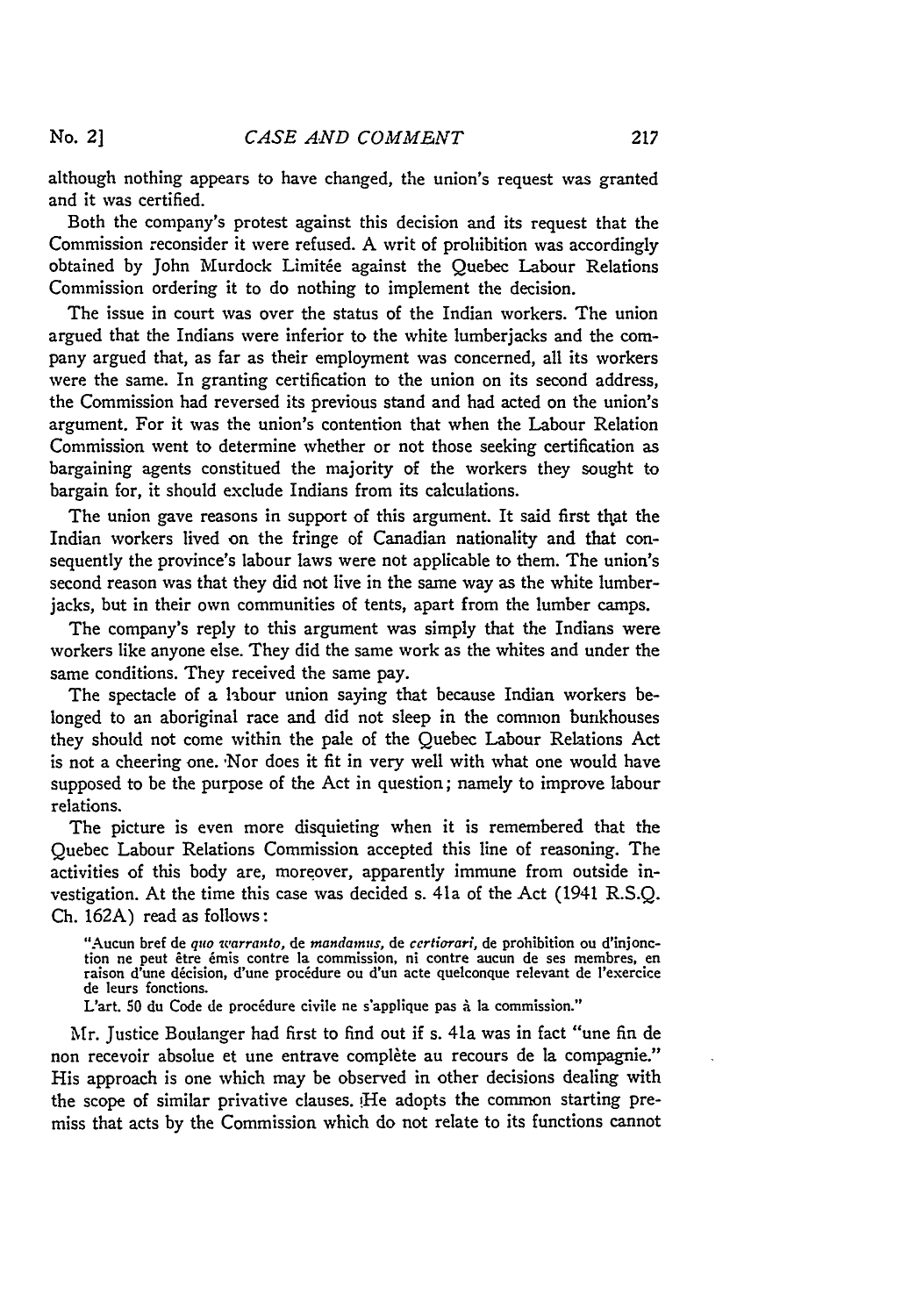be witheld from impugnment. S. 41a will not be able to deny recourse against them.

The learned judge then examines the Labour Relations Act to find out what the functions of the Commission are. He concludes that the functions of the Commission consist in the recognition and certification of groups of workers as bargaining agents. This much is to be expected. Far more important is his finding that there is in the Act no reference whatever to the racial origin of workers, nor to their colour, beliefs, way of life or conduct outside working hours. The union's argument, then, that the Commission should not count Indians as workers when it considers certifying some of the Indians' fellowworkers, does not stand on any text of law. Yet this was the argument which the Commission adopted and acted upon when it certified the white union membes as bargaining agents for all the employees of the Murdock company, despite the fact that more than one third of those employees were Indians.

The learned judge's comment is to the point:

"Comme tout autre organisme judiciaire, la commission doit prendre la loi comme elle est **... elle ne peut distinguer là où** la loi n'en fait pas."<sup>2</sup><br>d'exception là où la loi n'en fait pas."<sup>2</sup>

What the Quebec Labour Relations Commission did here was to deny to the Indian employees of the company the benefit of the laws of the province. The Commission does not exercise its functions when it does something which the law does not authorize. In such cases it is not protected **by** s. 41a of the Act.

"Cette tentative de ségrégation raciale ne peut être appuyée sur aucun texte de loi. C'est une atteinte à la liberté de travail et au droit qu'a tout salarié de faire partie<br>ou non d'une association et de bénéficier de la législation ouvrière."<sup>3</sup>

The learned judge lays great stress on what this sort of conduct by a public body can lead to. He says firmly that the Quebec Labour Relations Commission cannot expand its powers under the pretext that it is dealing with a special kind of people.

Attempts to do so are possibly the most obvious way there is of abusing statutory powers. A statute is passed creating a body for the purpose of doing a special job, and giving it the powers to do that job. In this case the body could not even be brought into court. This state of affairs is abused when the body itself starts interpreting its own enabling statute. To do so will manifestly not be one of its powers.

The Quebec Labour Relations Commission was saying, in effect, that in order to do something which it was empowered to do, it was free to do something for which it had no authority. What it was empowered to do, of course, was to certify groups of workers as bargaining agents for their fellow workers, and what it had not authority to do was to say that an Indian - because he was an Indian - could not be a fellow worker.

**<sup>2[1956]</sup>** S.C. *30,* at page **35.**

<sup>[11956</sup>l S.C. 30, at page 36.